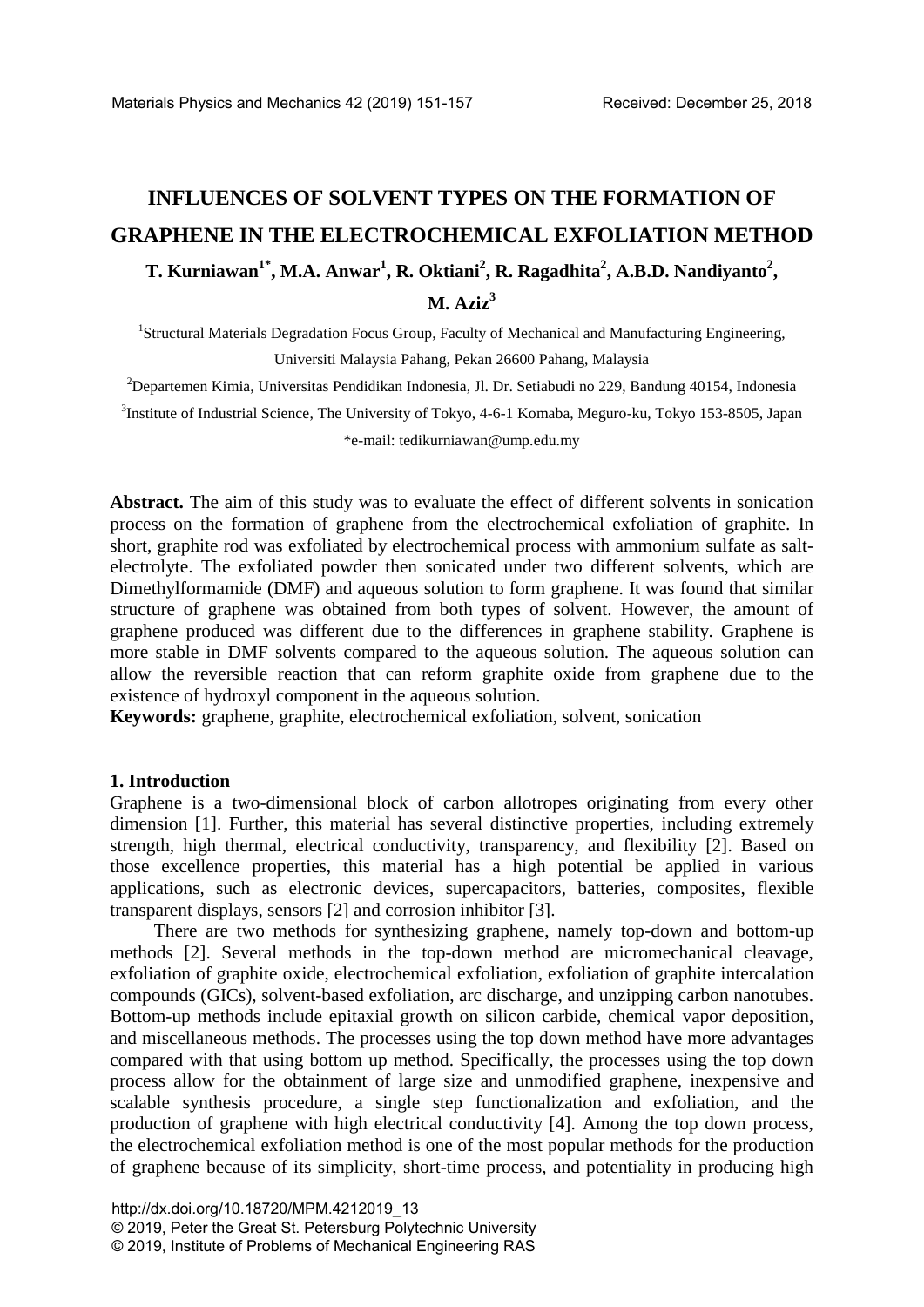quality of grapheme [5]. An example of this technique was reported by Liu et al. [6] which produced graphene flakes using this method added with an ultrasound sonication process. The results showed that the final product synthesized by the sonication had largely bi-layer graphene flakes, in which the result is thinner in layers compared with the process without sonication. Although the reports in the synthesis of graphene using the electrochemical exfoliation are well-documented, there is no report on the investigation of solvent types on the successful formation of graphene.

Here, this study evaluated the synthesis of graphene using an electrochemical exfoliation process under various types of solvents during sonication process. The selection of solvents during this sonication process is important in the graphene synthesis because it will affect the product of graphene, including the long-term dispersing stability of graphene. Two different solvents were used, namely Dimethylformamide (DMF) and aqueous solution. These solvents were selected based on Paredes et al. [7], stating that these are the best solvent for providing and diluting graphene oxide (GO). However, their study concerned only on GO (not in graphene).

The finding of DMF and aqueous solution effects on the graphene synthesis would be good for providing information that can contribute in the industrial world or engineering application. Specifically, DMF and aqueous solution are able to disperse graphene without additional surfactant. Thus, when we understand this solvent parameter, we can estimate and predict the way for minimizing the amount of surfactant and stabilizing agent. The surfactant and stabilizing agent are sometimes undesirable for most applications.

In short of the experimental procedure, graphene was synthesized from graphite rods using the electrochemical exfoliation method. To support the synthesis process, a sonication process was added to decipher the graphene layer, whereas the centrifugation process was to remove large agglomerates.

In addition, this study focused on understanding the effect of solvent types on the formation of graphene. Thus, this study did not concern on the number of layers in the graphene. Indeed, the present method allowed the formation of multilayer of graphene (MG) and graphene oxide (MGO) from both solvents. This is probably because of the limitation in the processing time used in the electrochemical exfoliation as well as sonication process.

## **2. Experimental method**

**Synthesis of graphene via electrochemical exfoliation.** Graphite rods with a purity of 95% and a dimension of diameter and length of 0.40 and 10 cm were used as an anode and a cathode electrode. Prior to being used, both graphite materials were immersed into 300 mL ammonium sulfate solution (0.1 M; R&M chemicals, UK). The electrochemical exfoliation process was carried out for 5 hours with a 10 V. This process consumed three graphite rods in the anode site. During the process, a black product is gradually formed, which indicated that exfoliation of graphite is in progress. Then, electrolyte was filtrated using a vacuum filtration. The residue was dried, and the dried residue was a black powder. The dried black powder was dissolved in a 300 mL of specific solvent (i.e., N,N-Dymethylformamide (DMF; R&M Chemicals, UK) or aqueous solution). The amount of dried black powder was fixed at 2 wt%, in which this is due to the fact that graphite fine powder is well-suspended in the concentration range of 1-2% during the sonication process [8]. Indeed, concentration of 2% was selected to get maximum yield of graphene. The dissolved black powder was sonicated for 3 hours, and the result was filtered using a vacuum filtration. The final product was a black filtrate. Detailed information for the synthesis process was shown in Fig. 1.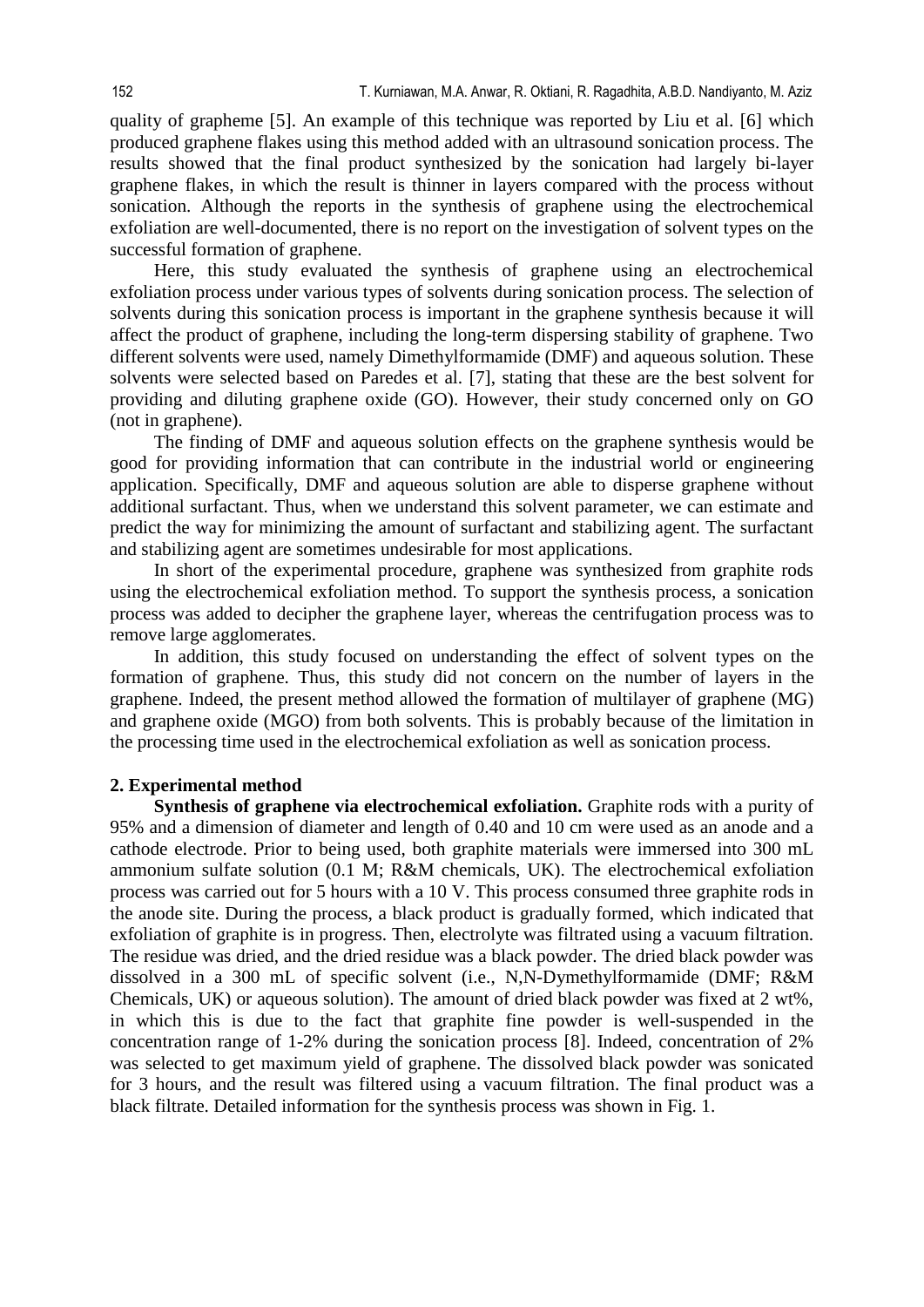Influences of solvent types on the formation of graphene in the electrochemical exfoliation method 153



sonication process

**Characterizations.** Chemical properties of the product were investigated using a Fourier Transform Infrared (FTIR, Nicolet iS50 FT-IR) in the range of 400-4000 cm<sup>-1</sup>. A Raman Spectroscope (Raman, Horiba LabRam HR Evolution) was used to analyze the chemical composition and characteristics of the products at 514 nm. A Transmission Electron Microscope (TEM, FP 5022/12 Tecnai G2 20 Twin) was used for the analysis of the morphology of graphene. Analysis of the effect of solvents on the products produced was also done by a UV-Vis spectroscope (UV/VIS Spectrometer, Lambda 1050 PerkinElmer), where the solution before and after centrifugation were investigated.

#### **3. Results and discussion**

The FTIR analysis (presented in Fig. 2) shows that the process using various solvents can allow the formation of graphene from graphite. Detailed analyses are in the following.

In the case of process with aqueous solution, there are two peaks at the wavelengths of 3331 and 1636 cm<sup>-1</sup>, which indicated the vibration of the -OH group and the aromatic C = C group. The -OH group is from the water molecule.

In the sonication process with DMF, there are peaks at wavelengths of 1254, 1096, 1062, and 660 cm<sup>-1</sup>, which were due to the vibrations of C-N groups. The peak at wavelength of 1651 cm<sup>-1</sup> was also found, corresponding to the vibration of  $C = O$  group. This result was in a good agreement with the results reported by Tatariants et al. [9]; this is due to the existence of DMF. In addition, peaks at wavelengths of 1496, 1438, and 1411 cm<sup>-1</sup> were due to a vibration of the C = C aromatic group [10]. The C = C aromatic group was also found in sample produced using the aqueous solution, in which this is due to the possible formation of graphene or graphene oxide.

The results of the Raman Spectroscopy analysis (see Fig. 3) showed that the use of different solvents did not have impacts on the chemical components of the product. Three types of chemical compositions were obtained, namely multilayer graphene (MLG 1 and 2) and graphene oxide (GO). In the three Raman spectras, there are two main peaks, namely G and 2D peaks. The G peak is located at  $1580 \text{ cm}^{-1}$  and peak 2D at  $2700 \text{ cm}^{-1}$ , which arises due to the optical vibrations in the center of the  $E_{2g}$  degeneration zone and second-order zone on the phonon boundary. In addition, there is a secondary peak, namely the D peak located at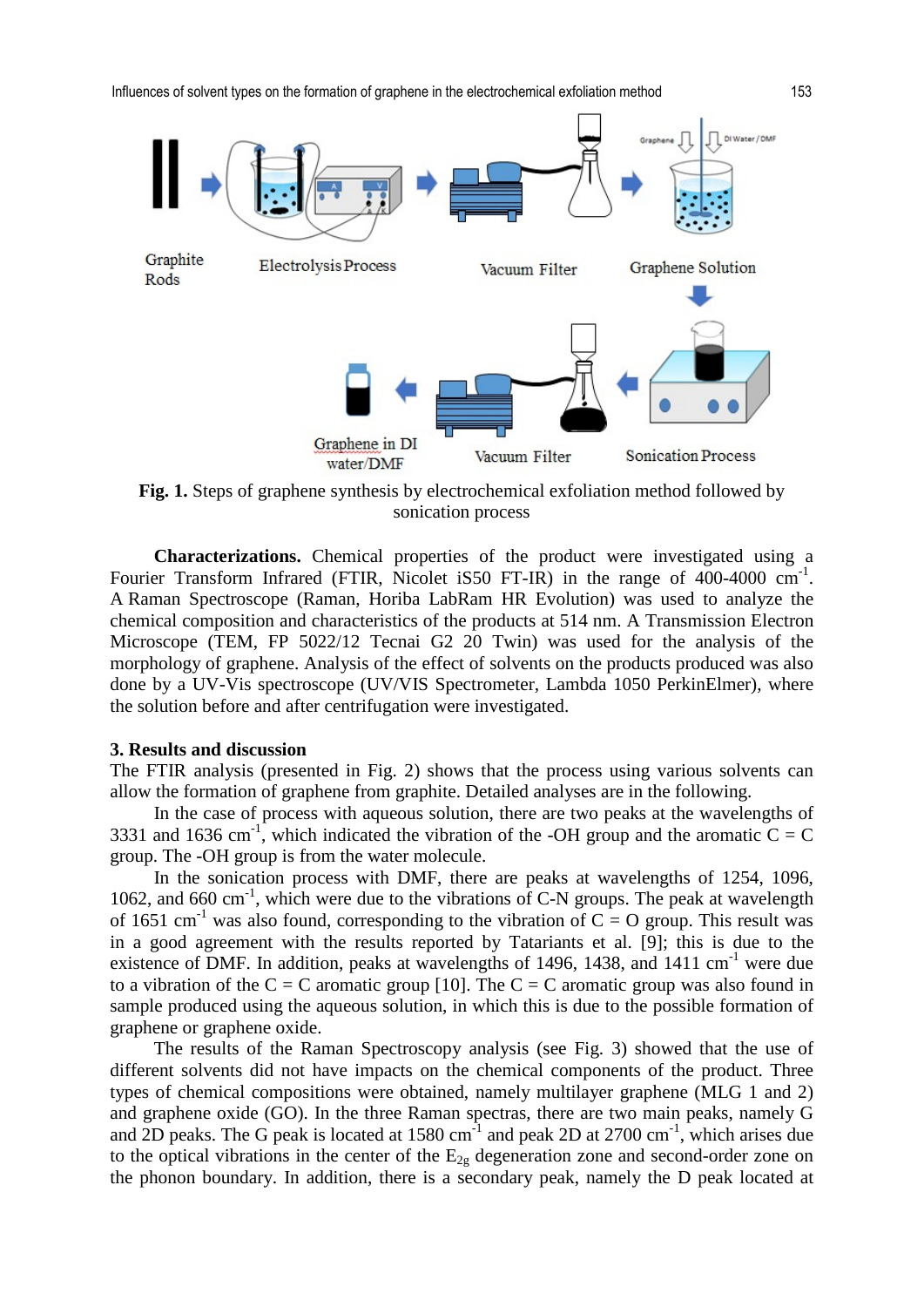1350 cm-1. This peak arises in defected graphene, indicating the existence of carbon impurities (as the main impurities component) that are released from imperfect exfoliation process [11].



**Fig. 2.** The FTIR analysis results of graphene after the sonication process using DMF and aqueous solution

The Raman Spectra can be used as a reference in determining the quality and number of graphene layers based on 2D shape, width, and peak position [1]. MLG 1 and 2 indicated from G peak is higher than 2D peak. The both spectras from MLG 1 and MLG 2 are in accordance with the results of the study by Niilisk et al. [12] that the higher the 2D peak intensity, the more the number of layers in MLG. Therefore, MLG 2 has more layers than MLG 1. Actually, the specific analysis of single layer graphene can be done, by justification through Raman Spectroscopy analysis to show sharp single 2D peaks with higher intensity than G [1]. However, this study is for comparing the aqueous solution and DMF only; thus, we did not concern this specific peaks in our results.

The results of TEM analysis of the both sample produced with different solvents are shown in Fig. 4. Different morphologies were obtained, but they are almost the same. Their morphologies are rolls and wavy sheets forms. The rolls and wavy sheets are an intrinsic characteristics of grapheme [13-15]. The analysis showed dark and transparent areas. The dark areas can occur due to the existence of a number of graphene sheets, oxygen groups from graphene oxide, graphite, and impurities attached to the surface of the products. The transparent areas are the parts of thin layers from graphene. The more transparent has correlations to the thinner sheets or fewer groups of oxygen [16].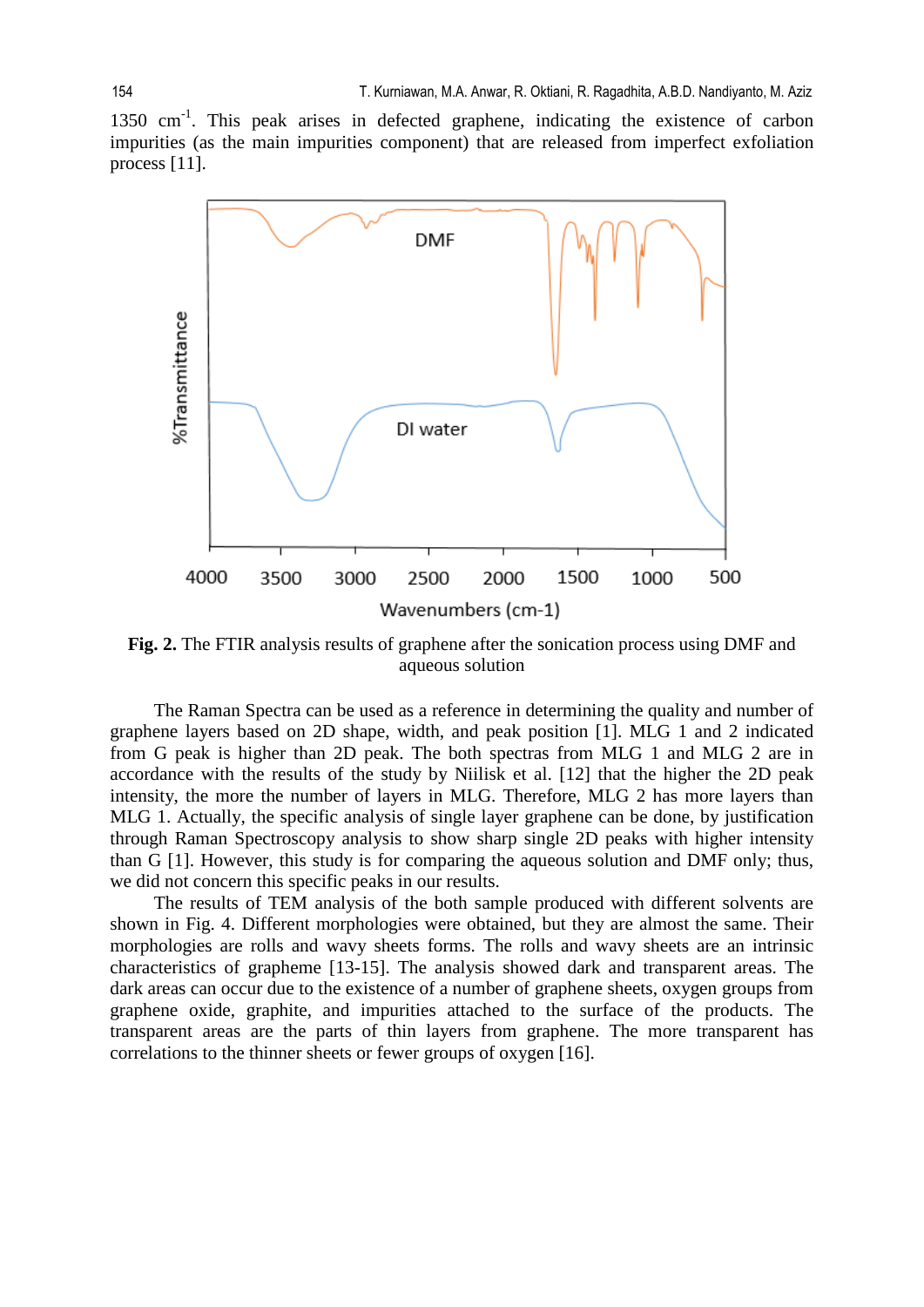

**Fig. 3.** The results of the Raman Spectroscopy analysis of compounds contained in the product



**Fig. 4.** The results of TEM analysis of graphene with sonication process using DMF (a) and aqueous solution (b)

Figure 5 shows the results of UV-Vis spectrophotometry before and after the centrifugation process. In the use of DMF, a peak did not change at 275 nm, which is an absorption area of graphene [17]. In the use of aqueous solution, the absorption changed from 265 to 256 nm, in which these represented the graphene absorption area [18-19]. There is no peak change in DMF solvents, confirming that graphene in DMF is more stable than that in aqueous solution.

Aqueous solution can allow the reversible reaction that can reform graphite oxide from graphene. This is due to the existence of hydroxyl components in the aqueous Solutions. In the case of DMF, this type of solvent has better effects on producing more graphene in the final product. No reversible reaction is formed in DMF process. As a consequence, this solvent is also able to produce high quality single layer graphenes compared to aqueous solution. However, since this study focused on understanding the effect of solvent types on the formation of graphene, we did not concern on the number of layers in the graphene. Indeed, the present method allowed the formation of multilayer of graphene and graphene oxide from both solvents. We believe that the main reason is due to the limitation in the processing time used in the electrochemical exfoliation as well as sonication process.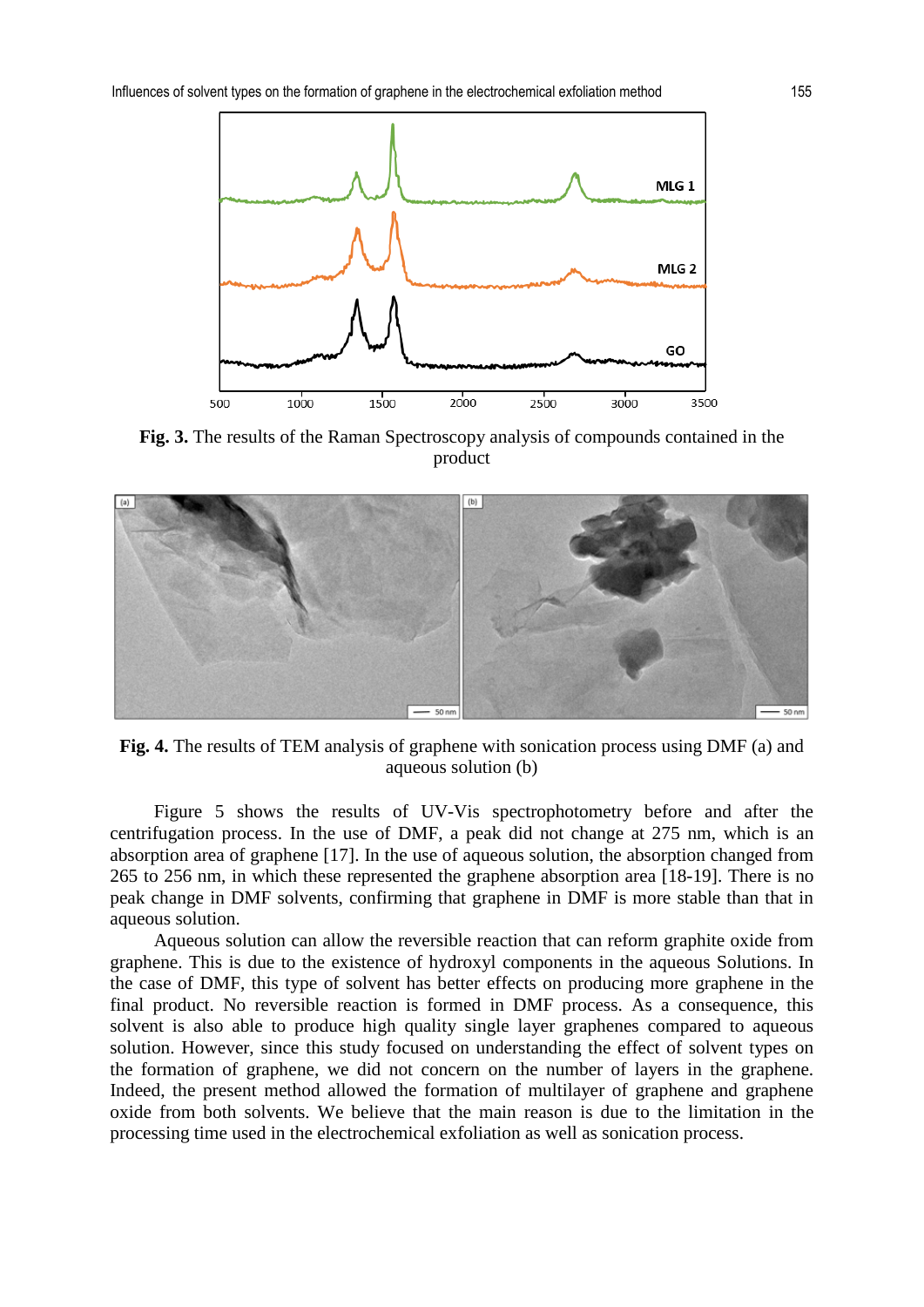

**Fig. 5**. The results of UV-Visible spectrophotometry analysis of graphene with sonication process using aqueous solution (a) and DMF (b) solvents before and after centrifugation

## **4. Conclusion**

The electrochemical exfoliation process of graphite has successfully led the production of multilayer graphene (MLG) product with layers of 1-6 and graphene oxide (GO). The results indicated that both types of solvents can promote the formation of graphene from graphite. Similar structure of graphene was obtained. However, the amount of graphene produced was different, in which this is due to the differences in graphene stability.

**Acknowledgement.** *This research was supported by Internal Grant University Malaysia Pahang under grant number RDU1703322. We also acknowledged RISTEK DIKTI Indonesia for Research Grant PSNI, PTUPT, and WCR.*

### **References**

[1] Ferrari AC, Meyer JC, Scardaci V, Casiraghi C, Lazzeri M, Mauri F, Piscanec S, Jiang D, Novoselov KS, Roth S, Geim AK. Raman spectrum of graphene and graphene layers. *Physical Review Letters*. 2006;97(18): 187401.

[2] Edwards RS, Coleman KS. Graphene synthesis: relationship to applications. *Nanoscale*. 2013;5(1): 38-51.